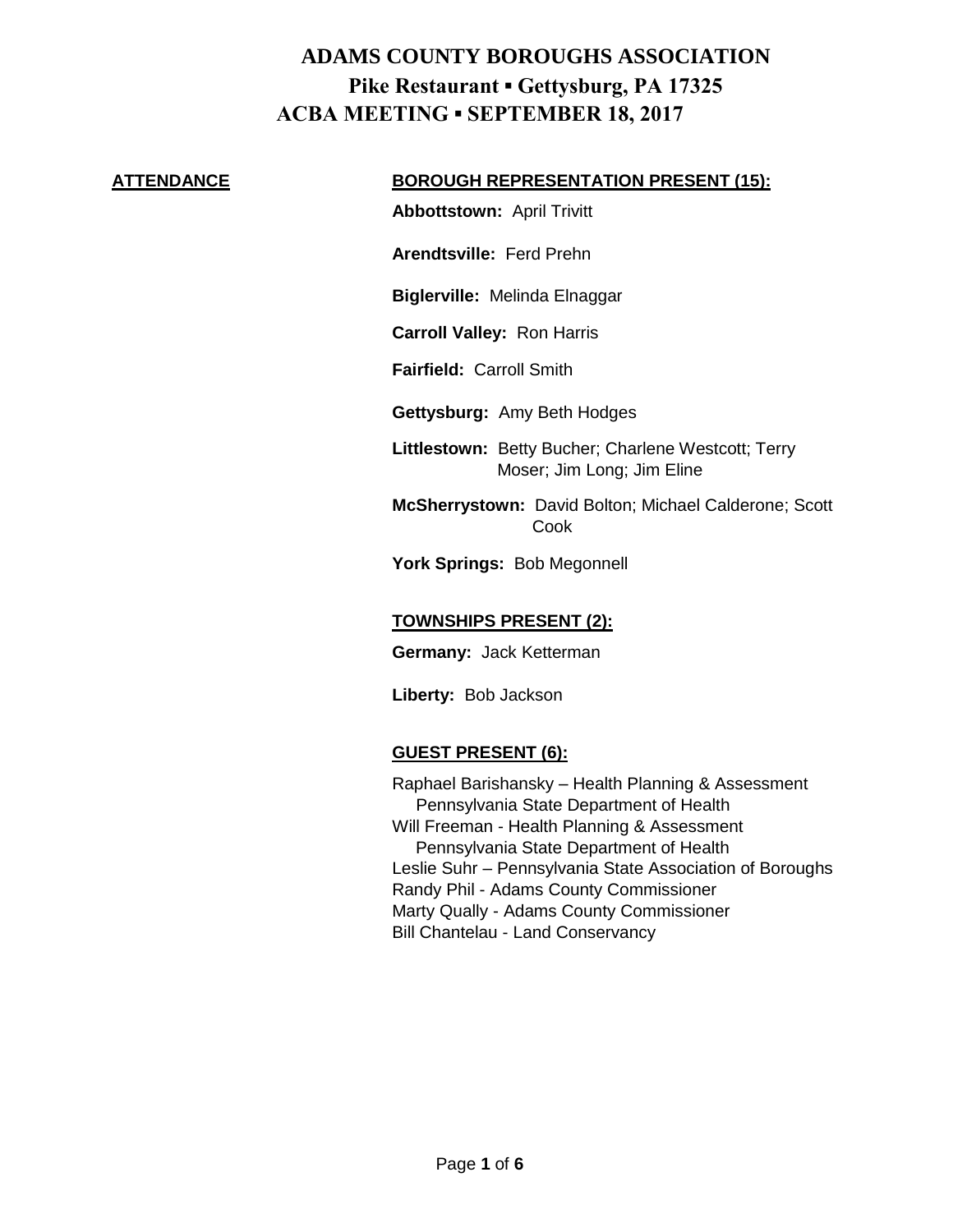| <b>CALL TO ORDER</b>                          | The Adams County Boroughs Association met in session<br>and the meeting was called to order at 6:15 p.m. by Ron<br>Harris and the Pledge of Allegiance was recited.                                                                                                                                                                                                                                                                                                                                                  |
|-----------------------------------------------|----------------------------------------------------------------------------------------------------------------------------------------------------------------------------------------------------------------------------------------------------------------------------------------------------------------------------------------------------------------------------------------------------------------------------------------------------------------------------------------------------------------------|
| <b>ROUND TABLE</b>                            | Introductions were made by all in attendance.                                                                                                                                                                                                                                                                                                                                                                                                                                                                        |
| <b>MINUTES</b>                                | A motion was made Terry Moser and seconded by<br>David Bolton to approve the minutes from the May 15,<br>2017 meeting as written. Motion adopted.                                                                                                                                                                                                                                                                                                                                                                    |
| <b>FINANCIAL REPORT</b>                       |                                                                                                                                                                                                                                                                                                                                                                                                                                                                                                                      |
| <b>TREASURER:</b><br><b>CHARLENE WESTCOTT</b> | Treasurer, Charlene Westcott reported the following:                                                                                                                                                                                                                                                                                                                                                                                                                                                                 |
|                                               | Balance as of May 1, 2017  \$3,103.82<br>270.00<br>0.00<br>Expenses for 21 meals @ \$10  \$ 210.00<br>Balance as of August 31, 2017  \$3,096.81<br>A motion was made by David Bolton and seconded by<br>Carroll Smith to accept the Treasurers Report as read<br>by Charlene Westcott. Motion adopted.                                                                                                                                                                                                               |
| <b>ACBA BUSINESS</b>                          |                                                                                                                                                                                                                                                                                                                                                                                                                                                                                                                      |
| <b>NEWSLETTER REVIEW</b>                      | <b>ELECTRONIC RECYCLING</b><br>The very first Electronic Recycling event was held on<br>September 9, 2017 by the Council of Governments in<br>partnership with Adams County and the Adams Electric<br>Cooperative Inc. The event was a success. There were a<br>total of 274 cars that brought televisions, computer monitors<br>and computer towers. The average was 17 cars every 15<br>minutes. Due to the success, the individuals involved are<br>thinking about holding another recycling event in the future. |
|                                               | <b>FOLLOW UP SURVEY ON THE RIGHT TO KNOW LAW REQUESTS</b><br>House Resolution 50 was written to study the real costs of<br>complying with the Right-to-Know Law. There is a survey<br>going around to provide information by September 29,<br>2017. The feedback will be used to draft legislation to<br>remedy the unintended consequences of implementing this<br>law.                                                                                                                                             |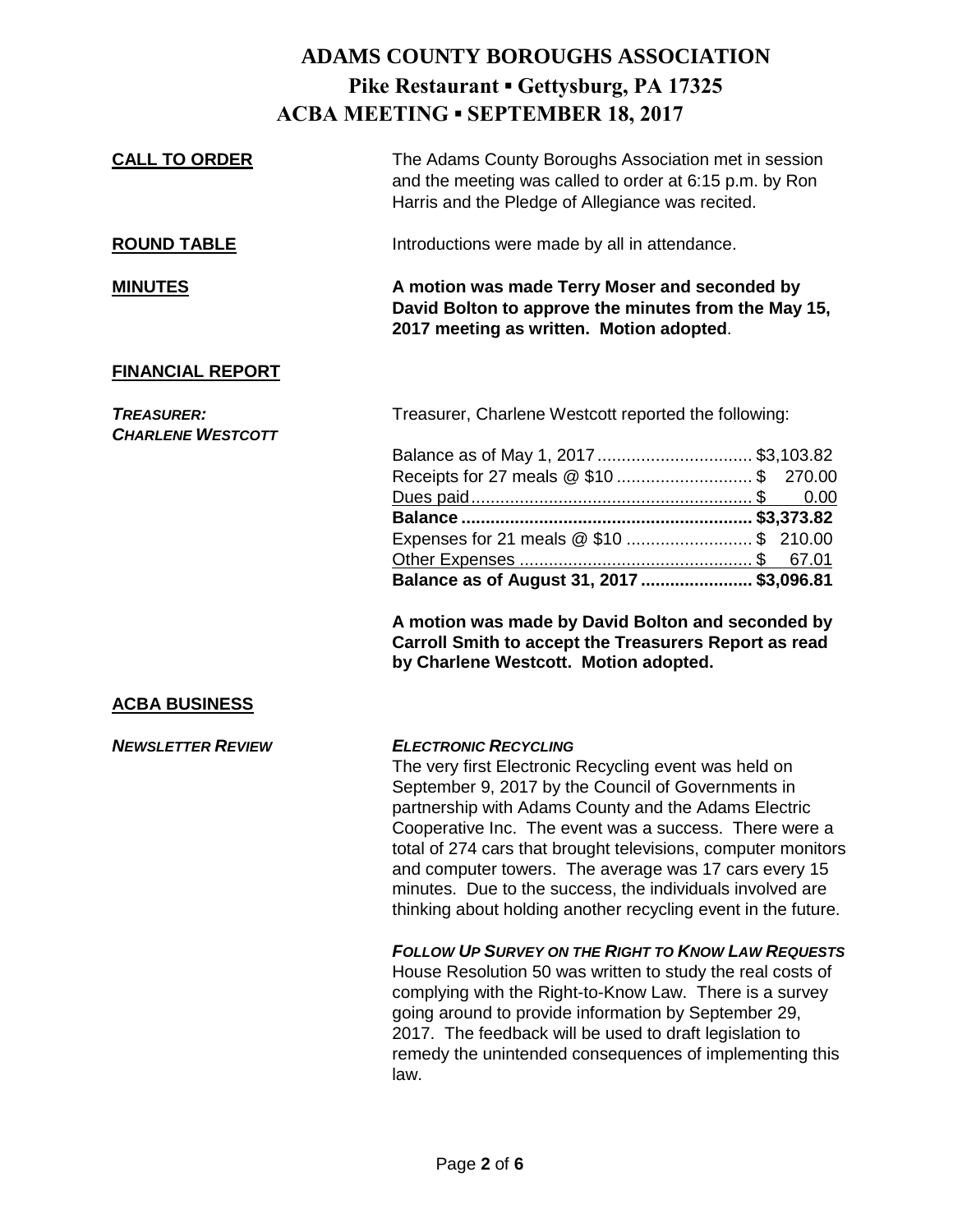### *ADAMS COUNTY LAW ENFORCEMENT FIREARMS TRAINING RANGE*

The Adams County Firearms Training Range is under construction. The new range will be located beside the 911 Center. It is estimated that the range will take about 2 - 3 months to complete. The project involves storm water management initiatives along with normal excavation. There will be a memorial flag plaza, storage/range master observation building and a small pavilion.

There has been approximately \$100,000 contributed to support the project and the goal is to raise \$30,000 additional for final construction, structures and on-going maintenance. Donations can be made to the Adams County Law Enforcement Association Range Project, 1935 Mummasburg Road, Gettysburg PA 17325.

#### *WEST NILE VIRUS WARNING*

Mosquito samples collected in Adams County were tested and returned positive for West Nile virus. The samples were taken from Littlestown Borough, Gettysburg Borough, Union Township, Conewago Township, Bonneauville Borough and Carroll Valley Borough

With the test coming back positive, property owners need to more conscious of mosquito breeding areas on their property. Property owners should make sure that they have no standing water around. Property owners should take every precaution to eliminate breeding areas by:

- disposing of any items that have or can collect water
- discard old tires left outside
- keep roof gutters clean
- turn over plastic wading pools when not in use
- turn over wheelbarrows when not in use
- keep water in birdbaths fresh
- use mosquito repellent to prevent insect bites
- wear protective clothing such as socks, shoes, long pants and long-sleeved shirts when outdoors for a long period of time
- wash clothing when returning indoors

For more information contact Katie Seymore, Adams County Conservation District, 670 Old Harrisburg Road, Suite 21 Gettysburg PA 17325 (717) 334-0636 ext. 3049 or visit their website at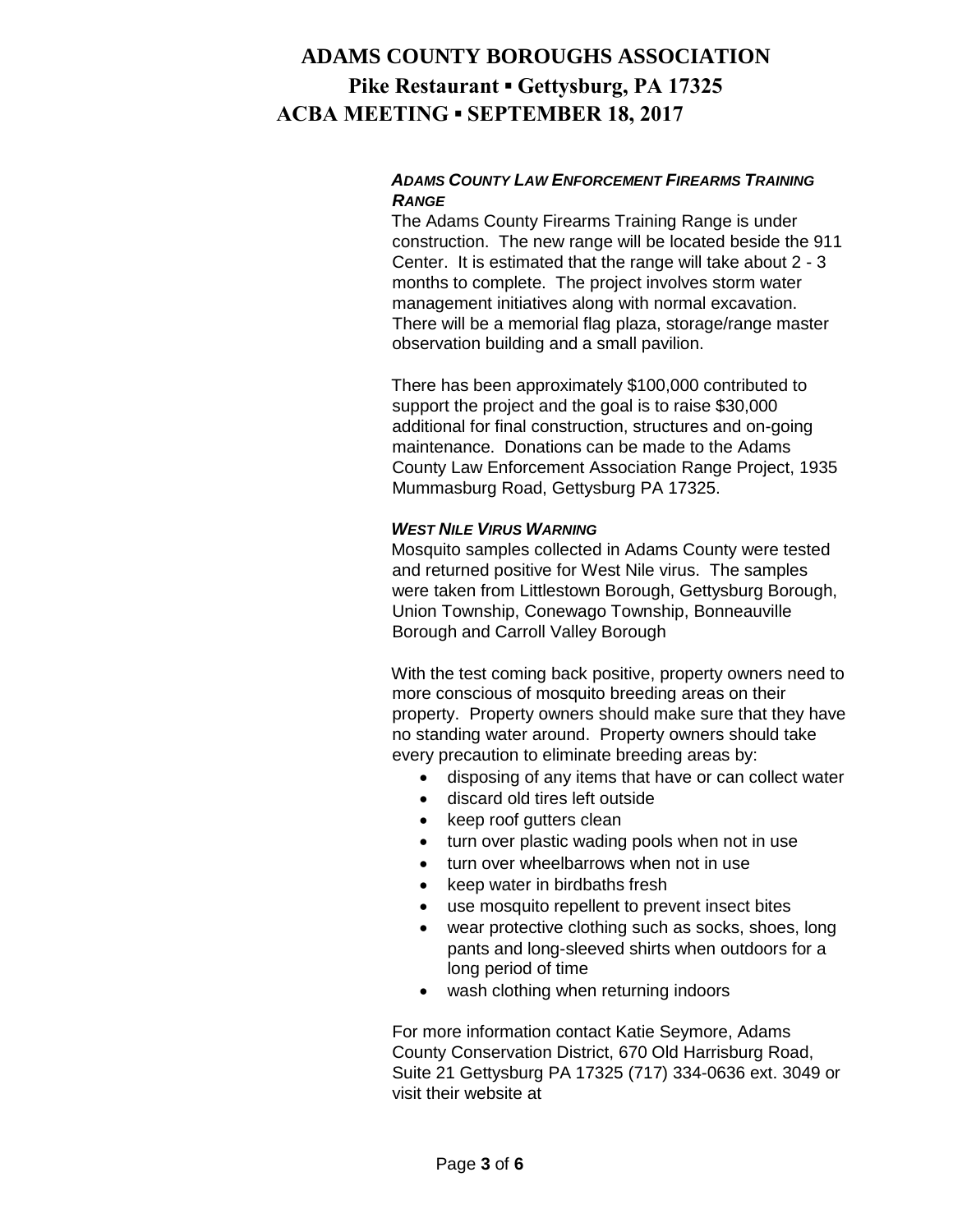[http://www.adamscounty.us/Dept/Conservation/Pages/West](http://www.adamscounty.us/Dept/Conservation/Pages/West-Nile-Virus.aspx) [-Nile-Virus.aspx](http://www.adamscounty.us/Dept/Conservation/Pages/West-Nile-Virus.aspx) or the state DEP website at <http://www.westnile.state.pa.us/index.hmtl>

#### *ADAMS COUNTY 15TH MEDICINE TAKE BACK PROGRAM*

Adams County is having their 15th Medicine Take Back Program on October 28th from 10am to 2pm. The program is a collaborative program between local law enforcement, adults, agencies and businesses, the Adams County Environmental Services, and Collaborating for Youth.

Community members are encouraged to participate in the disposal of any expired, unused, and/or unwanted prescription medications (liquids, pills, powders) during the disposal hours. The purpose of the programs is to allow for the medication to be disposed of property, reduce the availability to youth and the contamination of water sources. Pet medication will also be accepted at the disposal sites.

For more information or to volunteer contact Eileen Grenell at (717) 357-4439.

#### **OFFICIALS REPORTS**

**2017 RESOLUTIONS David Bolton updates on local government legislation:** 

- Resolution 2017-3: PSAB support legislation charging municipalities over 4,000 in population utilizing state police service a \$25 per person fee. *(Rep. Sturla, HB959)*
	- Resolution 2017-6: PSAB support legislation amending Local Option Small Games of Chance law (Act 92-2013) to remove the aggregated monetary prize limit. *(Rep. Dan Moul, HB1313)*
	- Resolution 2017-7: PSAB seek legislation which increases the threshold required to petition the Court of Common Pleas in Section 818 of the Borough Code from 5% to 15%. *(no current proposed legislation)*
	- Resolution 2017-8: PSAB continue to pursue legislation enabling electronic speed control devices such as radar & lidar for purposes of speed control by municipal police agencies. *(Sen. Vulakovich, SB251 & Rep. Readshaw HB43 are the two bills written closest to our resolution)*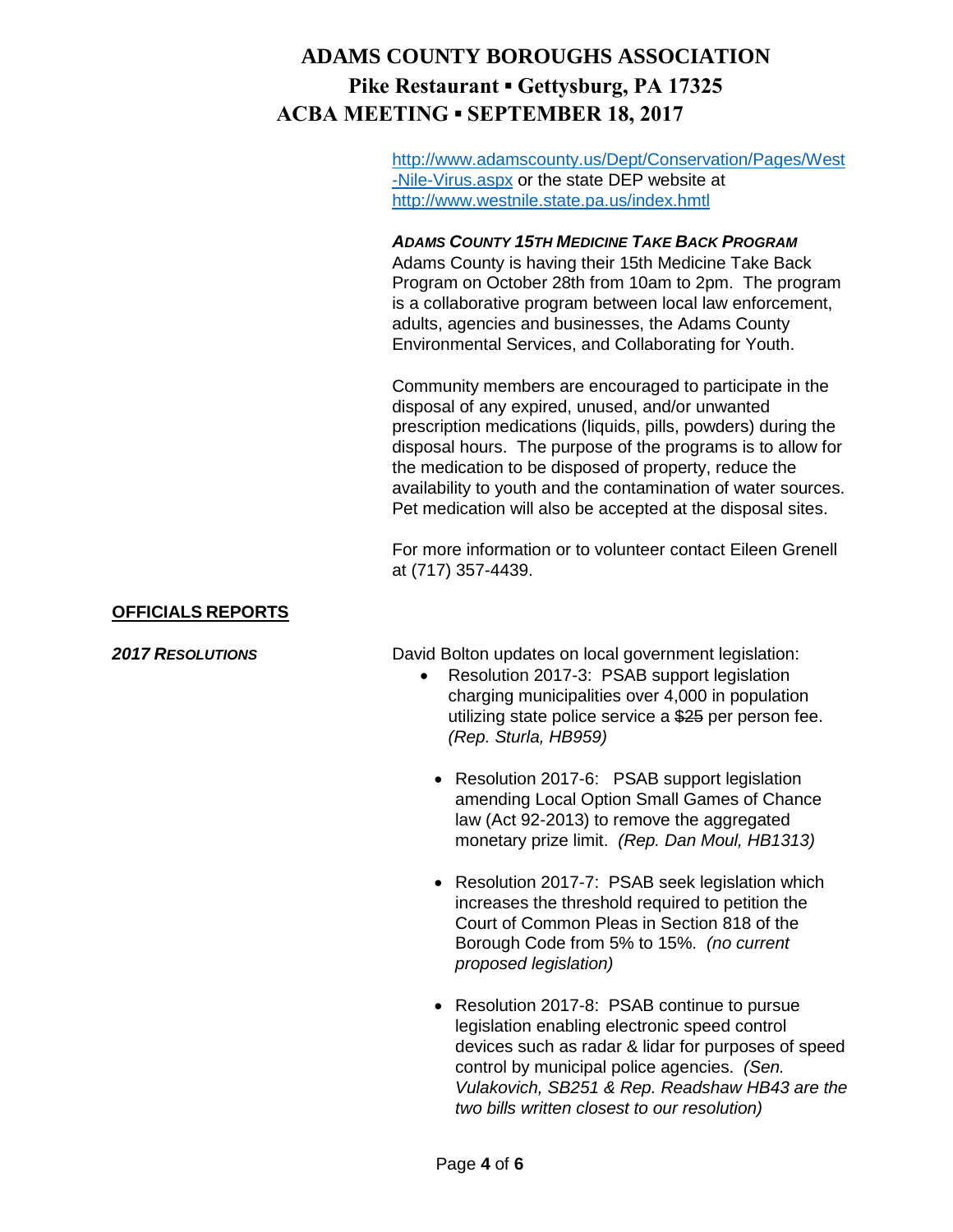| <b>WFBSITE</b>          | Charlene Westcott informed the members of the Adams<br>County Boroughs Association that the website was being<br>updated. The County is converting the old website to our<br>own domain. Once it is completed then Sandy along with<br>myself can work on updating the information on the site. |
|-------------------------|-------------------------------------------------------------------------------------------------------------------------------------------------------------------------------------------------------------------------------------------------------------------------------------------------|
| <b>ACTIONS BY ACTPO</b> | David Bolton update on ACTPO actions:<br>Adams County will be losing valuable CMAQ<br>$\bullet$<br>funding due to reallocation of funds to other areas<br>with projects that have not been completed<br>Voted to adopt LRTP; passed                                                             |
|                         | Voted to approve 2017-2020 TIP amendment to<br>provide funds for Rt 97 Baltimore Pike project from<br>reserve funds; passed                                                                                                                                                                     |
| <b>Awards Committee</b> | A motion was made by David Bolton and seconded by<br>Charlene Westcott to confirm and accept receipt of<br>nominations. Motion adopted.                                                                                                                                                         |
| <b>RECESS</b>           | A 40-minute recess was taken for dinner.                                                                                                                                                                                                                                                        |
| <b>GUEST SPEAKER(S)</b> |                                                                                                                                                                                                                                                                                                 |
|                         |                                                                                                                                                                                                                                                                                                 |

*RAPHAEL BARISHANSKY ,* Mr. Barishansky is the Deputy Secretary for Health *DEPUTY SECRETARY, HEALTH* Planning and Assessment at the Pennsylvania *PLANNING & ASSESSMENT PA* Department of Health. From 2012 to 2015, he served as **STATE DEPARTMENT OF HEALTH** the Director of the Office of Emergency Medical Services for the Connecticut Department of Public Health. Prior to that, he served as the Chief Public Health Emergency Preparedness and Response for the Prince George's County (MD) Health Department from 2008 to 2012.

> Mr. Barishansky has an extensive background in extensive emergency medical service, incident command , public health preparedness experience, in-depth knowledge of state & local government, their processes as well as the functioning of various public safety agencies and emergency response systems.

Mr. Barishansky through his career realized that people did not understand Volunteer EMS. They didn't understand the differences between an EMT and Paramedic. Back in the 60's and 70's there were no structured classes and there were no EMT's. EMS over the years has changed. There is a huge challenge for volunteer recruitment. Volunteerism